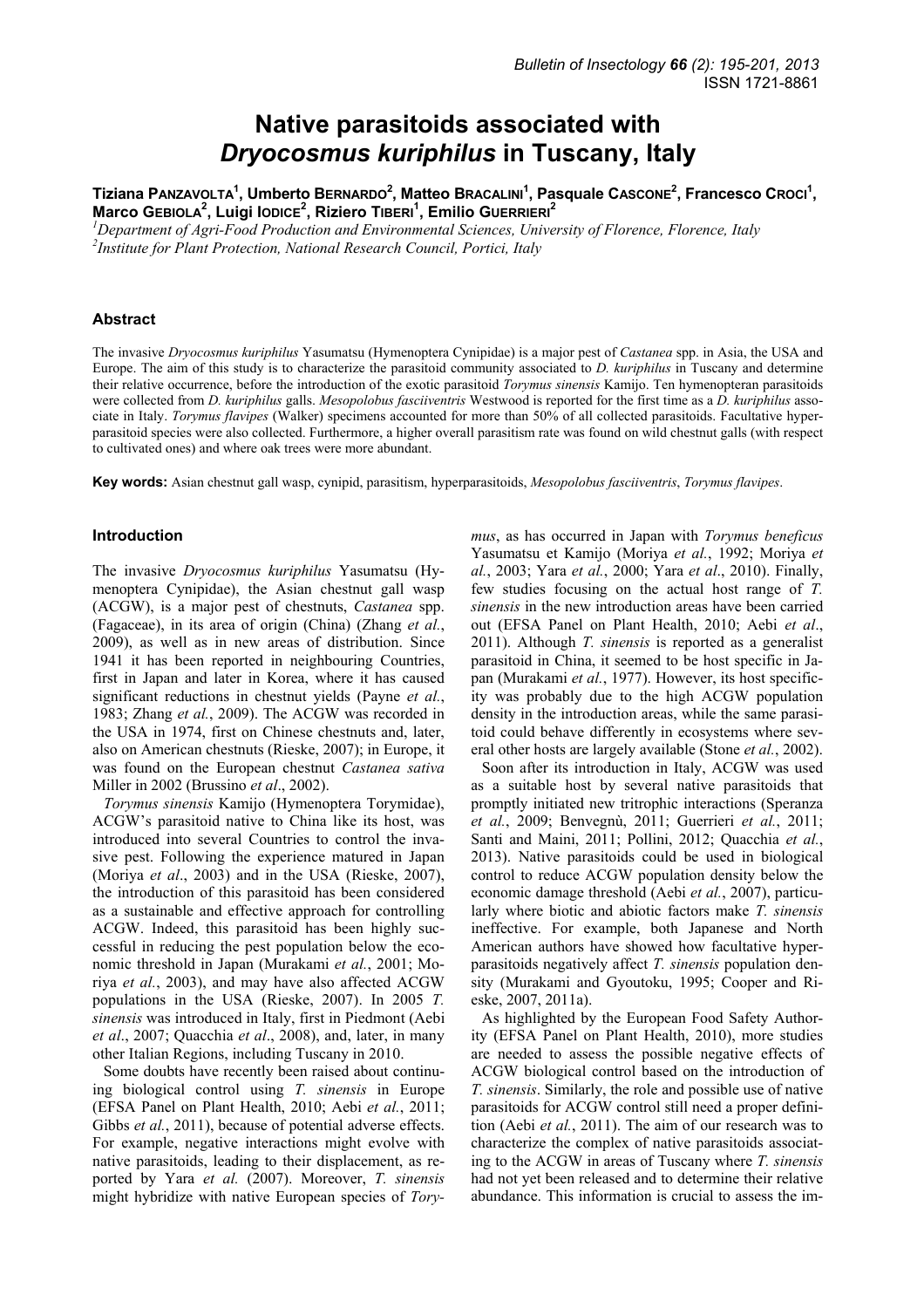pact of *T. sinensis* on ACGW native parasitoid communities once the exotic parasitoid colonizes these areas, either naturally or by future introductions.

## **Materials and methods**

## Study sites

Three chestnut forests were surveyed in Tuscany one year after the first record of ACGW in those sites. Castelpoggio (province of Carrara, Italy; 44°07'04"N, 10°03'59"E; 665 m a.s.l.): ACGW was first recorded in 2008. A survey of natural enemies was carried out in 2009. The site was a wild *C. sativa* forest (coppice and high-forest) mixed with sporadic oaks (mainly *Quercus cerris* L.), with a western exposure. Marradi A (province of Florence, Italy; 44°04'23"N, 11°38'00"E; 478 m a.s.l.): ACGW was first recorded in 2009. A survey of natural enemies was carried out in 2010. The site was a plantation of *C. sativa* cultivar "Marron Buono di Marradi" with a northern exposure, close to annual crop fields and to woodlands of coppice and high-forest wild chestnuts, with sporadic European hornbeams and oaks. Marradi B (province of Florence, Italy; 44°03'35"N, 11°38'54"E; 613 m a.s.l.): ACGW was first recorded in 2009. A survey of natural enemies was carried out in 2010. The site was a plantation of *C. sativa* cultivar "Marron Buono di Marradi" mixed with coppice and high-forest wild chestnuts with a western exposure, surrounded by wide mixed forests dominated by oaks (*Quercus pubescens* Willd. and *Q. cerris*).

*T. sinensis* was first released in spring 2010 in chestnut forests of Castelpoggio and Marradi. In both areas, 165 specimens were released (Tuscany Regional Committee Resolution n. 646 of 5 July 2010) in sites located at least 1 km from our study sites. Marradi A and Marradi B were also separated from the release sites by mountain ridges.

## Gall collection and rearing

Castelpoggio: a total of 150 chestnut trees were selected along three 500-m-long transects at intervals of 10 m. Current-generation galls were collected on 5 and 19 June 2009. On each sampling date, three galls per tree were collected (900 galls in total); galls were picked randomly at a height < 3 m. After collection each gall was dissected in the laboratory to record the number of cells per gall and the content of each cell. Adult parasitoids found in the cells were promptly placed in absolute ethanol and stored at −20 °C.

Marradi: in each site (Marradi A and B) 43 wild chestnut trees and 43 cultivated chestnut trees were selected along two 430-m-long transects at intervals of 10 m. Current-generation galls were collected on 10 and 25 June 2010. On each sampling date, from each site, two galls per tree were collected randomly at a height < 3 m (688 galls in total). Cultivated and wild chestnut galls were stored separately by site. After collection all galls were placed in vials plugged with fine mesh (5 galls/vial) and kept at room temperature (15-25  $^{\circ}$ C). Vials were checked every other day; when parasitoids emerged they were promptly placed in absolute ethanol and stored at −20 °C. After the end of the emergences of both ACGWs and parasitoids, each gall was dissected to record the number of cells and the content of each cell.

## Parasitoid identification

Castelpoggio: Dr. George Melika (Pest Diagnostic Department, Plant Protection & Soil Conservation Directorate of County Vas Tanakajd, Hungary) identified the parasitoid specimens.

Marradi: Parasitoid specimens were identified using available dichotomous keys (Askew, 1961; Graham, 1969; Bouček, 1970; Pujade-Villar, 1993, Graham and Gijswijt, 1998; Askew and Thùroczy, personal communication) and by comparison with type material and museum specimens. DNA was extracted from single specimens by a non-destructive method (Gebiola *et al.*, 2009) and three genes were sequenced (COI, 28S, ITS2) following Gebiola *et al.* (2010). Molecular and morphological data were combined to obtain the final identification. The sex-ratio (expressed as females/males) was calculated for each species.

# *D. kuriphilus* flight activity

On 10 June 2010, four adhesive yellow traps were placed at Marradi B and were replaced weekly until 20 August 2010. Traps were examined in the laboratory to record the number of ACGW captures.

## Statistical analyses

The mean numbers of cells per gall between the three collection sites were compared by one-way ANOVA using Bonferroni post-hoc comparison. Two-way ANOVA was used to compare the mean number of cells per gall between cultivated and wild chestnuts from the two Marradi sites. The number of cells per gall was logtransformed to meet requirements of homogeneity and homoscedasticity. Proportions of parasitized cells between collection sites were compared by chi-square test, applying an orthogonal chi-decomposition according to Kimball's (1954) guidelines. Proportions of parasitized cells between cultivated and wild chestnuts from the two Marradi sites were compared by G test (Sokal and Rohlf, 1995).

# **Results**

The mean number of cells per gall was significantly different among the three study sites (one-way ANOVA,  $df = 2$ ,  $F = 21.18$ ,  $P < 0.001$ ). The value was higher at Castelpoggio (4.12  $\pm$  0.11 SE) than at either Marradi A  $(2.91 \pm 0.10 \text{ SE};$  Bonferroni test,  $P < 0.001$ ) or Marradi B (3.14  $\pm$  0.10 SE; Bonferroni test, P < 0.001). In contrast, no differences were recorded between the two sites at Marradi (Bonferroni test,  $P = 0.396$ ). A higher mean number of cells was recorded on cultivated chestnuts  $(3.29 \pm 0.11 \text{ SE})$  in respect to wild chestnuts  $(2.99$  $\pm$  0.10 SE) from both sites at Marradi (two-way ANOVA,  $df = 1$ ,  $F = 4.31$ ,  $P = 0.039$ ).

Living ACGW larvae were found in 93.14% of the cells at Castelpoggio. The total ACGW mortality within the galls was 6.86%; empty cells were 6.35% and over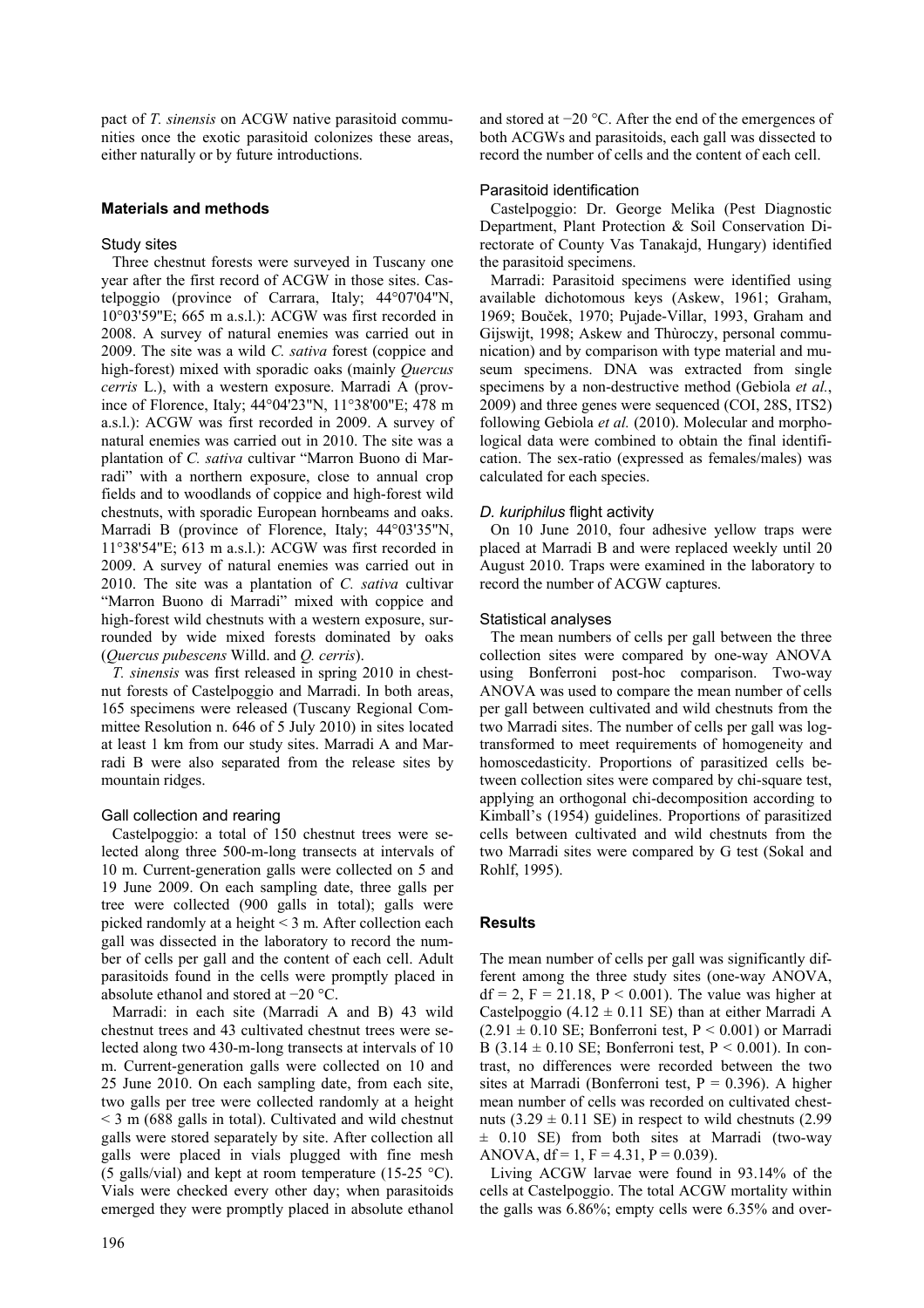all parasitism rate (parasitized cells / total number of cells  $\times$  100) was 0.51% (table 1). Nineteen parasitoid specimens were recorded, 11 of which were adults belonging to six species of three Hymenoptera families (Torymidae, Pteromalidae and Eupelmidae) (table 1). Parasitoid identification was not possible for the preimaginal stages (eight specimens).

From galls collected at Marradi A and B in 2010, a total of 977 ACGW adults and 59 adult parasitoids emerged. ACGW adults emerged from 45.25% of the cells counted during gall dissection, whereas dead ACGW adults were recorded in 43.26% of the cells. Dead ACGW adults inside the cells were not considered in the mortality assessment because laboratory conditions may have affected galls, causing a higher adult mortality during emergence (Ôtake, 1982). Total ACGW mortality was 11.49%; empty cells were 8.11% and overall parasitism rate was 3.38%. The parasitism rate at Marradi was calculated by taking into account the number of cells containing parasitoid exuviae, easily distinguishable from those of ACGW.

The total parasitism rate recorded at Marradi B (5.74%) was significantly higher than those at Marradi A (0.60%) and Castelpoggio (0.51%) (table 1).

Fifty-nine parasitoids emerged from Marradi A and B galls, for a total of six parasitoid species belonging to five different Hymenoptera families (Torymidae, Eurytomidae, Pteromalidae, Eupelmidae and Ormyridae) (table 1). Differences emerged between the two sites: at Marradi A, only two parasitoid species were collected reflecting a low number of community associates; conversely, at Marradi B, five parasitoid species were collected (table 1). *Torymus flavipes* (Walker) was the only species collected in all three study sites (table 1). *T. flavipes* sex ratio at Marradi (A and B together) was 5.67. *Eupelmus urozonus* Dalman was collected in two out of three sites; its occurrence was higher at Marradi

B than at Castelpoggio (table 1). Its sex ratio was 2. All other identified species were collected each from one site only. A single male of the genus *Ormyrus* was collected at Marradi A (table 1). Adult occurrence of *T. flavipes* at Marradi B was the highest recorded in all study sites, followed by that of *Mesopolobus tibialis* (Westwood), also at Marradi B. Among the parasitoids recorded at Castelpoggio, *Mesopolobus tarsatus* (Nees) was the most abundant (table 1).

In the laboratory, ACGW adult emergence started on 28 June 2010 and lasted until the end of July (figure 1), virtually overlapping with field emergences. This result is in line with what observed in other Regions of Italy (Bernardo *et al.*, 2013). Indeed, most of ACGW emergences were recorded from 7 to 22 July 2010, both in laboratory and field conditions (96.59% and 94.50% respectively). Adult parasitoids emerged in the laboratory from 21 June to 14 July 2010, a week before ACGW (figure 1). *Ormyrus* sp., *M. tibialis* and *T. flavipes* were the first parasitoids to emerge in the laboratory. *T. flavipes* emergence reached its peak on 28 June 2010 and lasted until 14 July (figure 1). The first Eupelmidae emerged on 30 June 2010, and more specifically *E. urozonus* emergence occurred until 12 July.

Finally, a significantly greater number of parasitoids were recorded in galls collected at Marradi on wild chestnuts than on cultivated ones (table 2). Here differences emerged between the two Marradi sites, in that parasitoids at Marradi A were lower than those recorded at Marradi B both considering wild chestnuts or cultivated chestnuts (table 2).

## **Discussion**

Our study extends our knowledge about the parasitoid community associated to *D. kuriphilus* in Tuscany before

|                                       |              | Parasitoids / cells (%) |                              |              |  |
|---------------------------------------|--------------|-------------------------|------------------------------|--------------|--|
| Parasitoid species                    | Family       | Castelpoggio            | Marradi A                    | Marradi B    |  |
|                                       |              | $n = 3715$              | $n = 992$                    | $n = 1167$   |  |
| Torymus flavipes (Walker)             | Torymidae    | 0.05                    | 0.30<br>3.17                 |              |  |
| Torymus auratus (Muller)              | Torymidae    | 0.05                    | $\overline{\phantom{a}}$     |              |  |
| Megastigmus dorsalis (F.)             | Torymidae    | 0.03                    |                              |              |  |
| Eurytoma brunniventris Ratzeburg      | Eurytomidae  |                         |                              | 0.26         |  |
| Mesopolobus tarsatus (Nees)           | Pteromalidae | 0.08                    |                              |              |  |
| Mesopolobus tibialis (Westwood)       | Pteromalidae |                         |                              | 0.69         |  |
| Mesopolobus fasciiventris Westwood    | Pteromalidae | 0.03                    | $\qquad \qquad \blacksquare$ |              |  |
| Eupelmus urozonus Dalman              | Eupelmidae   | 0.05                    |                              | 0.51         |  |
| Eupelmus annulatus (Nees)             | Eupelmidae   |                         |                              | 0.09         |  |
| <i>Ormyrus</i> spp.                   | Ormyridae    |                         | 0.20                         |              |  |
| Undetermined                          |              | 0.22                    | 0.10                         | 1.03         |  |
| Total parasitism rates                |              | 0.51                    | 0.60                         | 5.74         |  |
| $\chi^2$ and Kimball's tests results  |              |                         |                              |              |  |
| Comparisons of total parasitism rates |              |                         | df                           | P            |  |
| Marradi A vs Marradi B                |              |                         | 71.758                       | ${}_{0.001}$ |  |
| Castelpoggio vs (Marradi $A + B$ )    |              |                         | 72.941                       | ${}_{0.001}$ |  |
| Total                                 |              |                         | 164.699<br>$\mathfrak{D}$    |              |  |

**Table 1.** Native parasitoids from *D. kuriphilus* galls collected in Tuscany (Italy) at Castelpoggio (Carrara) and Marradi (A and B) (Florence).  $n =$  total number of cells examined.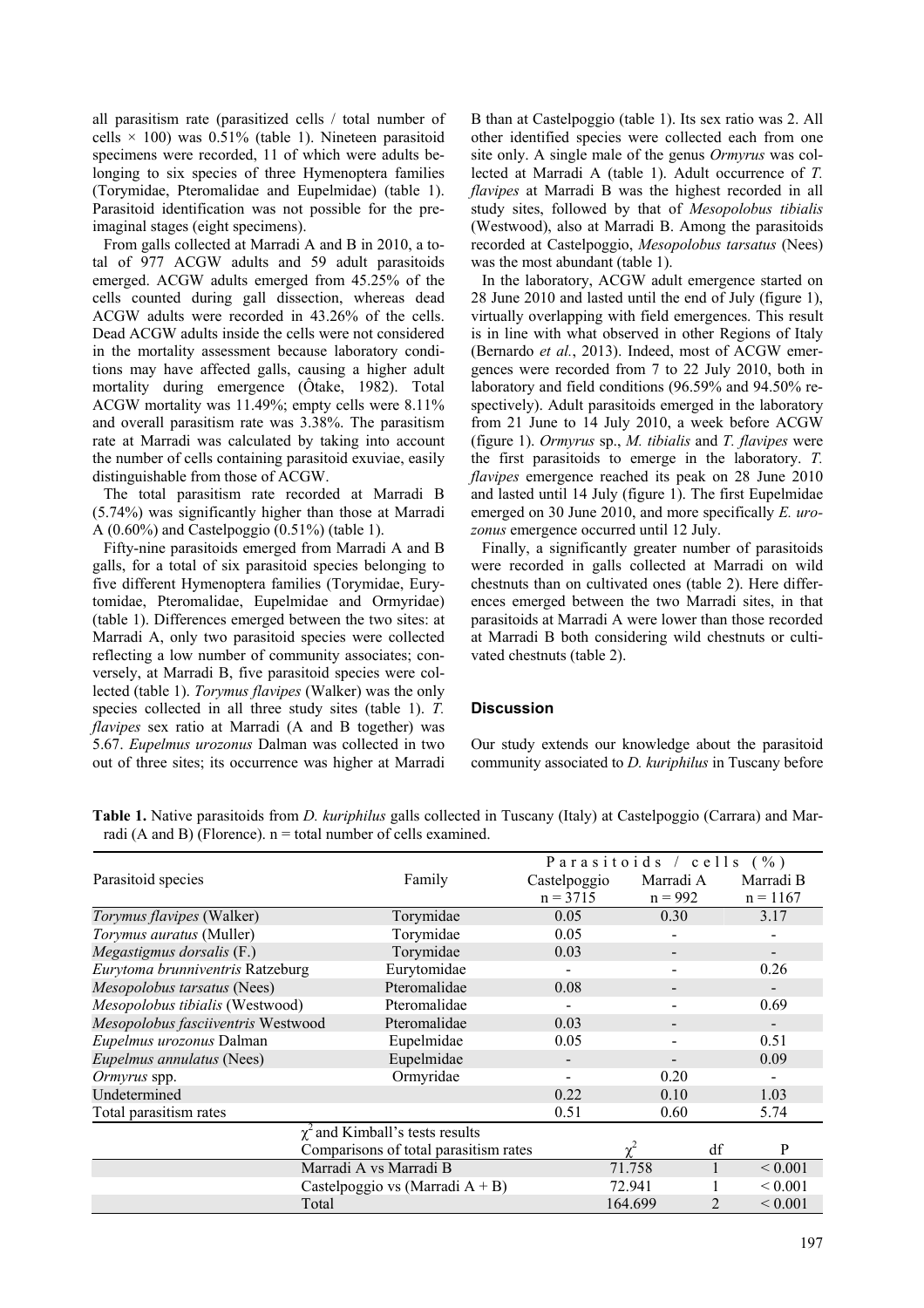

**Figure 1.** Number of *D. kuriphilus* native parasitoids emerged in the laboratory from galls collected in Tuscany (Italy) at Marradi A and B (Florence).

**Table 2.** Overall parasitism rates of *D. kuriphilus* by native parasitoids in cultivated and wild chestnut galls collected in Tuscany (Italy) at Marradi A and B (Florence).

|                                 | Parasitism rates (%)            |           |           |              |              |  |
|---------------------------------|---------------------------------|-----------|-----------|--------------|--------------|--|
|                                 |                                 | Marradi A | Marradi B |              | Total        |  |
| Cultivated chestnut galls (CCG) |                                 | 0.32      | 3.97      |              | 2.12         |  |
| Wild chestnut galls (WCG)       |                                 | 1.08      |           | 5.04<br>7.65 |              |  |
|                                 | G test results                  |           |           |              |              |  |
|                                 | Comparisons of parasitism rates |           | G         | df           | P            |  |
|                                 | CCG versus WCG                  |           | 13.747    |              | ${}_{0.001}$ |  |
|                                 | CCG: Marradi A versus Marradi B |           | 22.973    |              | ${}_{0.001}$ |  |
|                                 | WCG: Marradi A versus Marradi B |           | 24.542    |              | ${}_{0.001}$ |  |
|                                 | Total                           |           | 61.262    |              | ${}_{0.001}$ |  |

the introduction of the exotic parasitoid *T. sinensis*. Indeed, the parasitoid had not yet been introduced at Castelpoggio and it was released at the time of our samplings (2010) in chestnut forests located at least 1 km from our study sites at Marradi. It is unlikely that the parasitoid had already reached Marradi sites at the time of gall sampling. Indeed, the natural spread of *T. sinensis* is very low during the first three years after release (less than 1 km / year) (Moriya *et al.*, 2003). Furthermore, mountain ridges separated release sites from our study sites at Marradi, and a very low number of specimens were released. Our observations may help in assessing the interactions among native parasitoids of ACGW and *T. sinensis,* when the latter will reach our study sites.

We were able to identify most of the parasitoidabandoned cells. Ôtake *et al.* (1982) stated that parasitoid- and ACGW-abandoned cells were indistinguishable.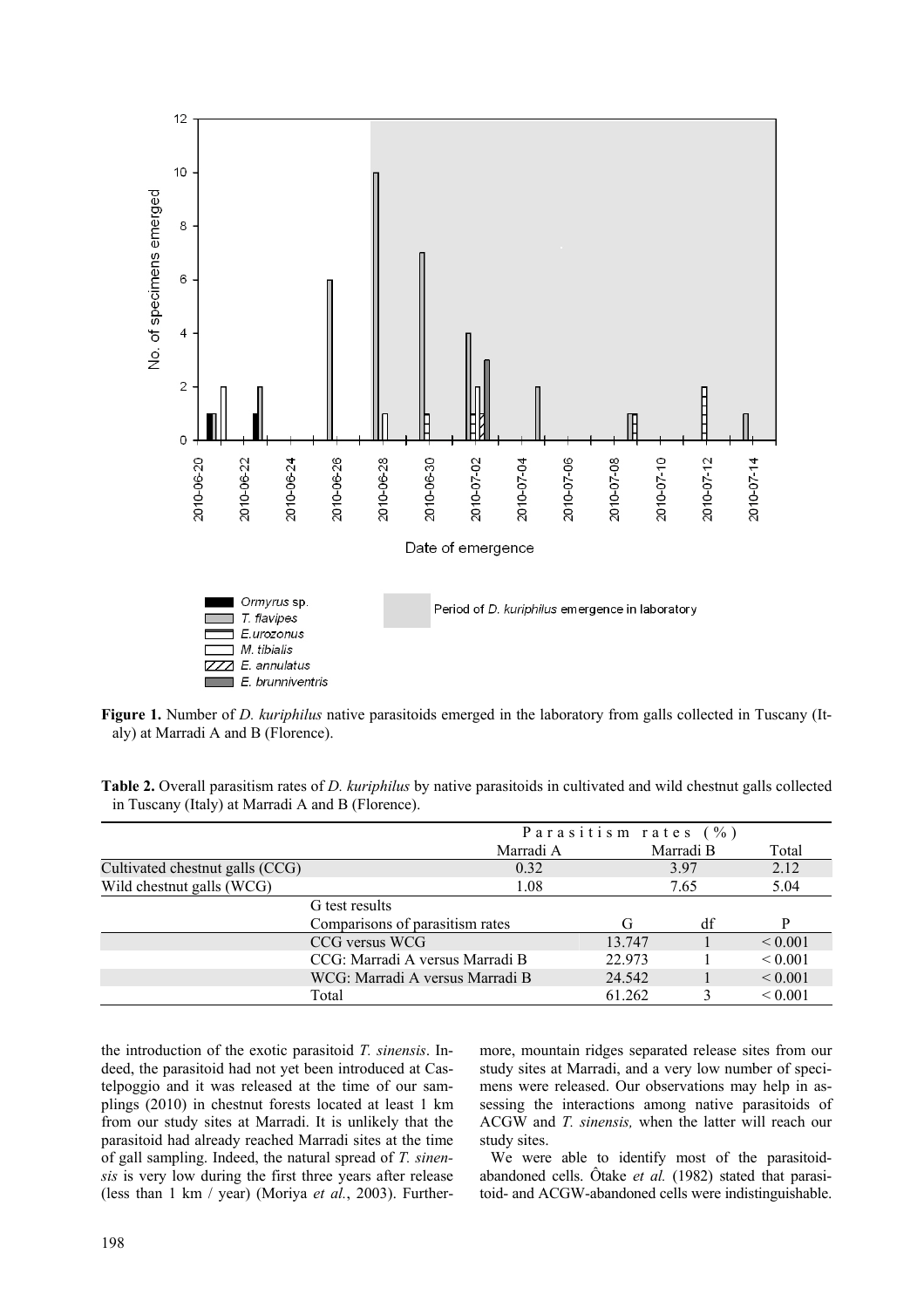These contrasting results could be at least partially due to the different species composition of the parasitoid complex in Japan. However, in a very few cases it was not possible to distinguish parasitoid-abandoned cells from ACGW-abandoned ones. Indeed, in a few cases no exuvial remains were observed inside parasitoid abandoned cells, as assessed by dissecting the galls.

Ten hymenopteran parasitoid species were collected from ACGW galls, nine of which had been already recorded associating to ACGW in Italy (Speranza *et al.*, 2009; Santi and Maini, 2011; Pollini, 2012; Quacchia *et al*., 2013), whereas *Mesopolobus fasciiventris* Westwood is reported from the first time as an ACGW associate in Italy. More than 50% of the adult parasitoids collected were identified as *T. flavipes*. This is a common species attacking several oak gall wasps (Noyes, 2012). The second-most-abundant species was *M. tibialis*, known to develop on numerous gall wasps on different plant species (Noyes, 2012), followed by *E. urozonus*, both from Castelpoggio and Marradi galls. *E. urozonus* can develop either as a primary parasitoid or as a hyperparasitoid (Murakami *et al.*, 1995) and has a wide host range (Yasumatsu and Kamijo, 1979). The occurrence of other species was sporadic, including that of *M. fasciiventris,* frequently reported as a parasitoid of oak gall wasps (Askew, 1961). Within just one year from the first ACGW record, in each of the three study sites, up to six native parasitoid species generally associated with oak gall wasps had already adapted to this new host on chestnut trees. The recruitment of several parasitoid species in such a short period of time is in agreement with other European studies, which showed a similar time lag between the introduction of *D. kuriphilus* and the development of a native parasitoid community (Aebi *et al*., 2006; Matošević and Melika, 2013).

The higher overall parasitism rate we recorded at Marradi B could be related to the larger presence of oak trees in this site. Except *Eupelmus* species, all parasitoids recorded on ACGW are known to associate mainly with oak gall wasps (Aebi *et al.*, 2006). The parasitism rate observed at Marradi B was not high, but encouraging. Whereas in some areas of Italy the native parasitoid emergence rate is typically 2-3 specimens per 100 galls (Quacchia *et al.*, 2013), in Marradi B the rate was 16 specimens per 100 galls. However, further surveys are needed at the same study site to verify if native parasitoids will be able to control ACGW population density, because high annual fluctuations in parasitism by native parasitoids have been observed in Japan (Ôtake *et al.*, 1982; Ôtake, 1989).

The overall parasitism rate on wild chestnut galls was higher than on cultivated chestnut galls. This could be due to the higher number of oaks present near the wild chestnuts in both Marradi A and Marradi B. However, it could be also due to the lower gall size recorded on wild chestnuts, in agreement with other authors (Ôtake *et al.*, 1982; Cooper and Rieske, 2010; 2011a; Bernardo *et al.*, 2013) who stated that parasitism is negatively correlated with the gall size. However, multiple-year studies are needed because the gall size can vary annually at the same site (Panzavolta *et al.*, 2012; Bernardo *et al.*, 2013). Furthermore, during the gall samplings, differ-

ences in tree phenology were observed, inasmuch as budburst in wild and in cultivated chestnut trees occurs in different times and this may have affected gall parasitism, as suggested by Cooper and Rieske (2011b) for Chinese and American chestnuts. The infection by parasitic fungi could be a limiting factor on AGCW population and its parasitoid complex (Addario and Turchetti, 2011).

In our study, the presence of native insects reported as facultative hyperparasitoids, such as *Eurytoma brunniventris* Ratzeburg, *E. urozonus* and *Eupelmus annulatus* (Nees) (Murakami and Gyoutoku, 1995; Murakami *et al.*, 1995), was recorded. Specifically, *E. urozonus* and *E. brunniventris* had an important role in the delay in the population increment of the introduced *T. sinensis*  in some areas of Japan (Murakami and Gyoutoku, 1995). Therefore, investigating the presence and density of these hyperparasitoids could help in predicting the results of biological control with *T. sinensis* (Murakami *et al.*, 1994).

Among the species collected, *T. flavipes* was not only the most abundant but also the only one collected in all three study sites. This species has recently been recorded, from the same host, in the nearby Emilia-Romagna region (Santi and Maini, 2011); moreover, it is apparently the dominant species in other regions (personal observations by Guerrieri E.). In our laboratory rearing (2010) *T. flavipes* emerged from galls about one week before ACGW adults. This result is concordant with that of Santi and Maini (2011), though they recorded insect emergences in the field. Laboratory conditions seemed not to affect ACGW emergence period which virtually overlapped with that recorded in the field. It is possible to speculate that the same could apply to parasitoid emergence as well. The role of *T. flavipes*  in ACGW control needs to be assessed carefully. Further research should focus on trophic relationships of *T. flavipes* both with oak gall wasps and ACGW.

#### **Aknowledgements**

This study was funded by ARPAT - Tuscan Regional Agency for Environment Protection. We wish to thank the three anonymous referees who helped improve the paper.

#### **References**

- ADDARIO E., TURCHETTI T., 2011.- Parasitic fungi on *Dryocosmus kuriphilus* in *Castanea sativa* necrotic galls.- *Bulletin of Insectology*, 64: 269-273.
- AEBI A., SCHÖNROGGE K., MELIKA G., ALMA A., BOSIO G., QUACCHIA A., PICCIAU L., ABE Y., MORIYA S., YARA K., SELJAK G., STONE G. N. 2006.- Parasitoid recruitment to the globally invasive chestnut gall wasp *Dryocosmus kuriphilus*, pp. 103-121. In: *Galling arthropods and their associates. Ecology and evolution* (OZAKI K., YUKAWA J., OHGUSHI T., PRICE P. W., Eds).- Springer-Verlag, Tokyo, Japan.
- AEBI A., SCHÖNROGGE K., MELIKA G., QUACCHIA A., ALMA A., STONE G. N., 2007.- Native and introduced parasitoids attacking the invasive chestnut gall wasp *Dryocosmus kuriphilus*.- *Bulletin OEPP/EPPO Bulletin*, 37: 166-171.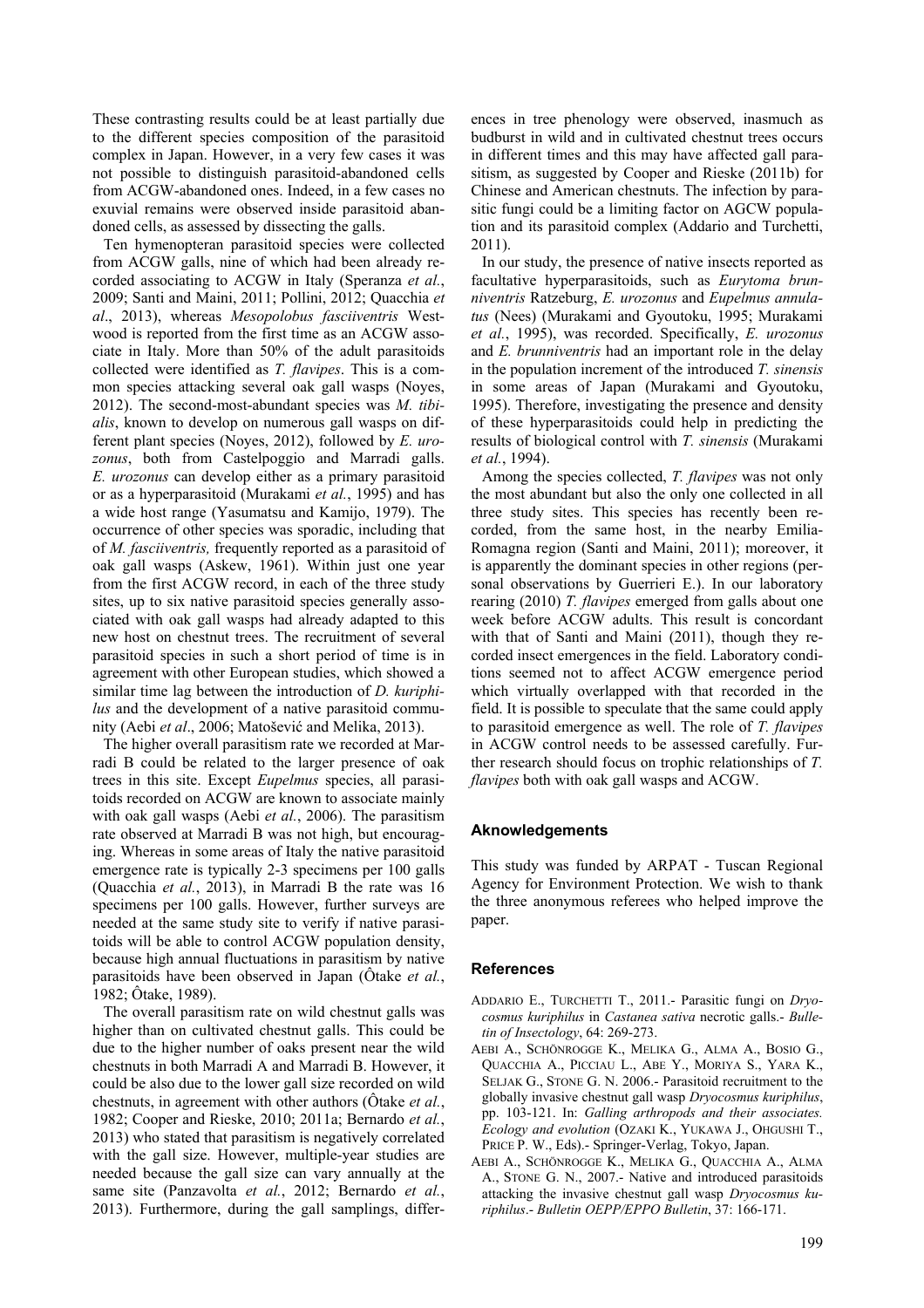- AEBI A., SCHÖENENBERGER N., BIGLER F., 2011.- Evaluating the use of *Torymus sinensis* against the chestnut gall wasp *Dryocosmus kuriphilus* in the Canton Ticino, Switzerland.- Agroscope, Zürich, Switzerland.
- ASKEW R. R., 1961.- A study of the biology of species of the genus *Mesopolobus* Westwood (Hymenoptera: Pteromalidae) associated with cynipid galls on oak.- *Transactions of the Royal Entomological Society of London*, 113: 155-173.
- BENVEGNÙ I., 2011.- Indagini sul cinipide del castagno (*Dryocosmus kuriphilus*) nell'Italia nord-orientale. 55 pp., *M.sc. Thesis*, University of Padua, Department of Environmental Agronomy and Crop Production.
- BERNARDO U., IODICE L., SASSO R., TUTORE V. A., CASCONE P., GUERRIERI E., 2013.- Biology and monitoring of *Dryocosmus kuriphilus* (Hymenoptera: Cynipidae) on *Castanea*  sativa in Campania (Southern Italy).- Agricultural and For*est Entomology*, 15: 65-76.
- BOUČEK Z., 1970.- On some British *Megastigmus* (Hym. Torymidae), with a revised key to the west European species.- *Entomologist's Gazette*, 21: 265-275.
- BRUSSINO G., BOSIO G., BAUDINO M., GIORDANO R., RAMELLO F., MELIKA G., 2002.- Pericoloso insetto esotico per il castagno europeo.- *Informatore Agrario*, 58 (37): 59-61.
- COOPER W. R., RIESKE L. K., 2007.- Community associates of an exotic gallmaker, *Dryocosmus kuriphilus* (Hymenoptera: Cynipidae), in Eastern North America.- *Annals of the Entomological Society of America*, 100: 236-244.
- COOPER W. R., RIESKE L. K., 2010.- Gall structure affects ecological associations of *Dryocosmus kuriphilus* (Hymenoptera: Cynipidae).- *Environmental Entomology*, 39: 787-797.
- COOPER W. R., RIESKE L. K., 2011a.- A native and an introduced parasitoid utilize an exotic gall-maker host.- *BioControl*, 56: 725-734.
- COOPER W. R., RIESKE L. K., 2011b.- Chestnut species and jasmonic acid treatment influence development and community interactions of galls produced by the Asian chestnut gall wasp, *Dryocosmus kuriphilus*.- *Journal of Insect Science*, 11: 1-14.
- EFSA PANEL ON PLANT HEALTH (PLH), 2010.- Risk assessment of the oriental chestnut gall wasp, *Dryocosmus kuriphilus* for the EU territory and identification and evaluation of risk management options.- *EFSA Journal*, 8 (6): 1619. doi:10.2903/j.efsa.2010.1619.
- GEBIOLA M., BERNARDO U., MONTI M. M., NAVONE P., VIG-GIANI G., 2009.- *Pnigalio agraules* (Walker) and *Pnigalio mediterraneus* Ferrière and Delucchi (Hymenoptera: Eulophidae): two closely related valid species.- *Journal of Natural History*, 43: 2465-2480.
- GEBIOLA M., BERNARDO U., BURKS R. A., 2010.- A reevaluation of the generic limits of *Pnigalio* Schrank (Hymenoptera: Eulophidae) based on molecular and morphological evidence.- *Zootaxa*, 2484: 35-44.
- GIBBS M., SCHÖNROGGE K., ALMA A., MELIKA G., QUACCHIA A., STONE G. N., AEBI A., 2011.- *Torymus sinensis*: a viable management option for the biological control of *Dryocosmus kuriphilus* in Europe?- *BioControl*, 56: 527-538.
- GRAHAM M. W. R., 1969.- The Pteromalidae of north-western Europe (Hymenoptera: Chalcidoidea).- *Bulletin of the British Museum (Natural History) Entomology Supplement*, 16: 1-908.
- GRAHAM M. W. R., GIJSWIJT M. J, 1978.- Revision of the European species of *Torymus* Dalman (s. lat.) (Hymenoptera: Torymidae).- *Zoologische Verhandelingen (Leiden)*  317: 1-202.
- GUERRIERI E., BERNARDO U., IODICE L., GEBIOLA M., 2011.- Identificazione morfo-bio-molecolare ed interazioni trofiche degli antagonisti autoctoni di *Dryocosmus kuriphilus* Yasumatsu in Campania: metodologia e risultati preliminari.- *Atti dell'Accademia Nazionale Italiana di Entomologia*, 58: 115-120.
- KIMBALL A. W., 1954.- Short-cut formulae for the exact partition of chisquare in contingency tables.- *Biometrics*, 10: 452-458.
- MATOŠEVIĆ D., MELIKA G., 2013.- Recruitment of native parasitoids to a new invasive host: first results of *Dryocosmus kuriphilus* parasitoid assemblage in Croatia.- *Bulletin of Insectology*, 66 (2): 231-238.
- MORIYA S., INOUE K., SHIGA M., MABUCHI M., 1992.- Interspecific relationship between an introduced parasitoid, *Torymus sinensis* Kamijo, as a biological control agent of the chestnut gall wasp, *Dryocosmus kuriphilus* Yasumatsu, and an endemic parasitoid, *T. beneficus* Yasumatsu et Kamijo.- *Acta Phytopathologica et Entomologica Hungarica*, 27: 479-483.
- MORIYA S., SHIGA M., ADACHI I., 2003.- Classical biological control of the chestnut gall wasp in Japan, pp. 407-415. In: *Proceedings of the 1<sup>st</sup> international symposium on biological control of arthropods* (VAN DRIESCHE R. G., Ed.), Honolulu, 14-18 January 2002. United States Department of Agriculture, Forest Service, Washington, USA.
- MURAKAMI Y., UMEYA K., OHO N., 1977.- A preliminary introduction and release of a parasitoid (Chalcidoidea, Torymidae) of the chestnut gall wasp *Dryocosmus kuriphilus* Yasumatsu (Cynipidae) from China.- *Japanese Journal of Applied Entomology and Zoology*, 21: 197-203.
- MURAKAMI Y., GYOUTOKU Y., 1995.- A delayed increase in the population of an imported parasitoid, *Torymus (Syntomaspis) sinensis* (Hymenoptera: Torymidae) in Kumamoto, Southwestern Japan.- *Applied Entomology and Zoology*, 30: 215-224.
- MURAKAMI Y., HIRAMATSU T., MAEDA M., 1994.- Parasitoids complexes of the chestnut gall wasp (Hymenoptera: Cynipidae) in two localities before introduction of *Torymus (Syntomaspis) sinensis* (Hymenoptera: Torymidae), with special reference to prediction of results after release of the parasitoid.- *Japanese Journal of Applied Entomology and Zoology*, 38: 29-41.
- MURAKAMI Y., OHKUBO N., MORIYA S., GYOUTOKU Y., KIM C. H., Kim J. K., 1995.- Parasitoids of *Dryocosmus kuriphilus* (Hymenoptera: Cynipidae) in South Korea with particular reference to ecologically different types of *Torymus (Syntomaspis) sinensis* (Hymenoptera: Torymidae).- *Applied Entomology and Zoology*, 30: 277-284.
- MURAKAMI Y., TODA S., GYOUTOKU Y., 2001.- Colonization of imported *Torymus* (*Syntomaspis*) *sinensis* Kamijo (Hymenoptera: Torymidae) parasitic on the chestnut gall wasp (*Dryocosmus kuriphilus)* (Hymenoptera: Cynipidae). 7. Success in the eighteenth year after release in Kumamoto (Japan).- *Kyushu Plant Protection Research*, 47: 132-134.
- NOYES J. S., 2012.- Universal Chalcidoidea database. [online] URL: http://www.nhm.ac.uk/chalcidoids
- ÔTAKE A., 1982.- Weighing of galls as a means of studying the ecology of the chestnut gall wasp, *Dryocosmus kuriphilus* Yasumatsu (Hymenoptera: Cynipidae) and its parasitoids.- *Applied Entomology and Zoology*, 17: 148-150.
- ÔTAKE A., 1989.- Chestnut gall wasp, *Dryocosmus kuriphilus* Yasumatsu (Hymenoptera: Cynipidae): analyses of records on cell contents inside galls and on emergence of wasps and parasitoids outside galls.- *Applied Entomology and Zoology*, 24: 193-201.
- ÔTAKE A., SHIGA M., MORIYA S., 1982.- A study on parasitism of the chestnut gall wasp, *Dryocosmus kuriphilus* Yasumatsu (Hymenoptera: Cynipidae) by parasitoids indigenous to Japan.- *Bulletin of the Fruit Tree Research Station A*, 9: 177-192.
- PANZAVOLTA T., BRACALINI M., CROCI F., CAMPANI C., BAR-TOLETTI T., MINIATI G., BENEDETTELLI S., TIBERI R., 2012.- Asian chestnut gall wasp in Tuscany: gall characteristics, egg distribution and chestnut cultivar susceptibility.- *Agricultural and Forest Entomology*, 14: 139-145.